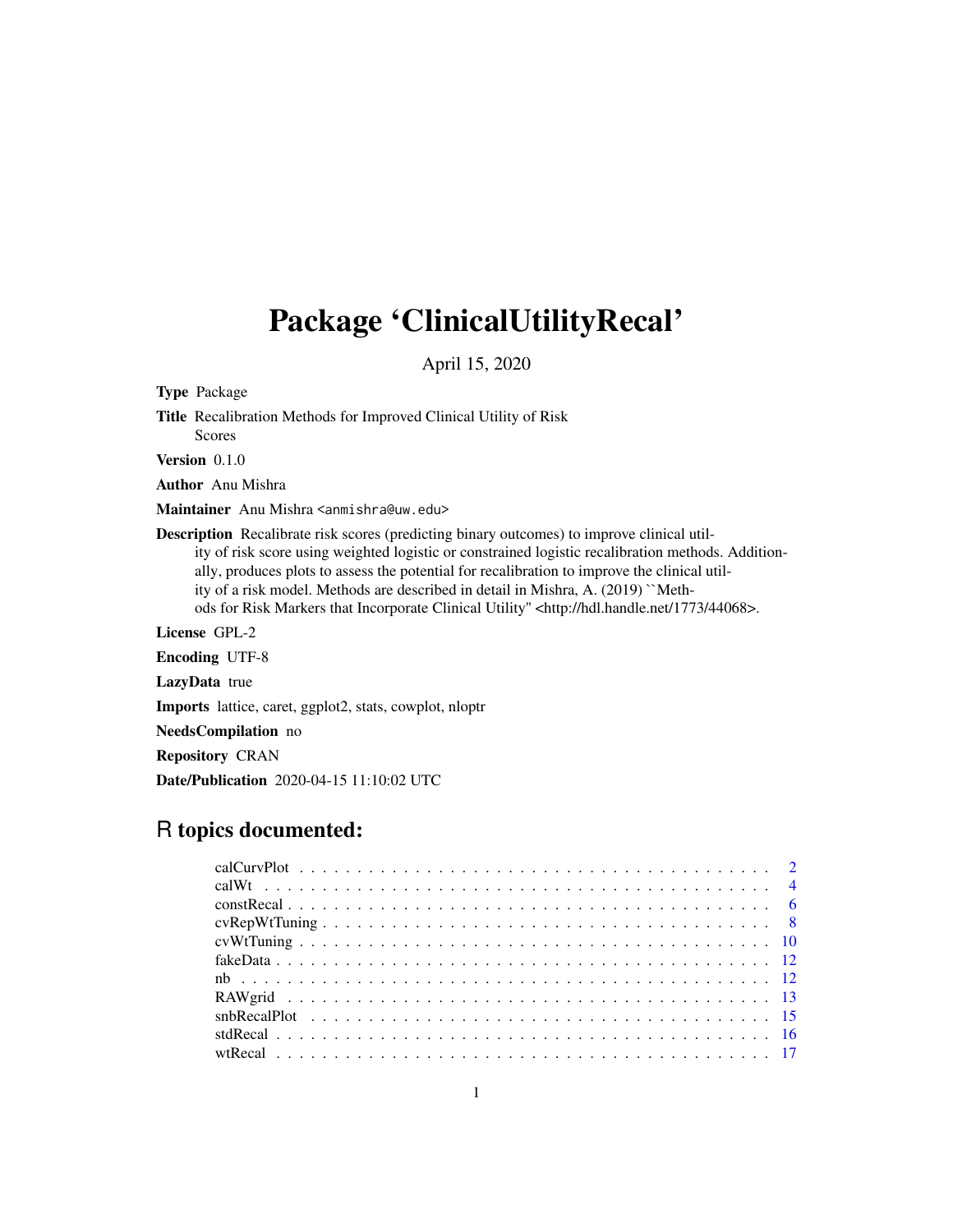# <span id="page-1-0"></span> $\bf 1$ ndex  $\bf 20$  $\bf 20$

# Description

Flexible function for plotting the calibration curve for a risk score and different recalibrations of a risk score. Histograms of risk score and recalibrated risk scores can be plotted using argument "hist==TRUE". Dotted guidelines for the risk threshold R are plotted and clinically releavant risk region [R\_l, R\_u] are plotted to help gauge calibration in clinically relevants.

# Usage

```
calCurvPlot(y,p,p.std=NULL,p.recal=NULL,
            stdPlot=FALSE, recalPlot=FALSE,
            xlim=c(0,1),ylim=c(0,1),label="Original Risk Score",
            label2 = "Standard Recalibrated Risk Score",
            label3 = "Weighted/Constrained Recalibrated Risk Score",
            legendLab = c("Orig.", "Std.", "Wt."),
            mainTitle="Calibration of Risk Score",
            hist=TRUE, ylimHist = c(0, 0.5),
            r, r1 = -Inf, ru = Inf)
```
# Arguments

| y         | Vector of binary outcomes, with 1 indicating event (case) and 0 indicating no<br>event (controls) |
|-----------|---------------------------------------------------------------------------------------------------|
| p         | Vector of risk score values                                                                       |
| p.std     | Vector of risk score values after standard logistic recalibration                                 |
| p.recal   | Vector of risk score values after weighted/contratined logistic recalibration                     |
| stdPlot   | If TRUE plot calibration curve for standard logistic recalibrated risk score                      |
| recalPlot | If TRUE plot calibration curve for weighted/contratined recalibrated risk score                   |
| xlim      | Limits for x-axis                                                                                 |
| ylim      | Limits for y-axis                                                                                 |
| label     | Label for x-axis corresponding to p vector                                                        |
| label2    | Label for x-axis corresponding to p.std vector                                                    |
| label3    | Label for x-axis corresponding to p.recal vector                                                  |
| legendLab | Label for legend                                                                                  |
| mainTitle | Main title for plot                                                                               |
| hist      | If true plot distribution of risk scores along with calibration curve                             |
| ylimHist  | Limits for y-axis of histogram                                                                    |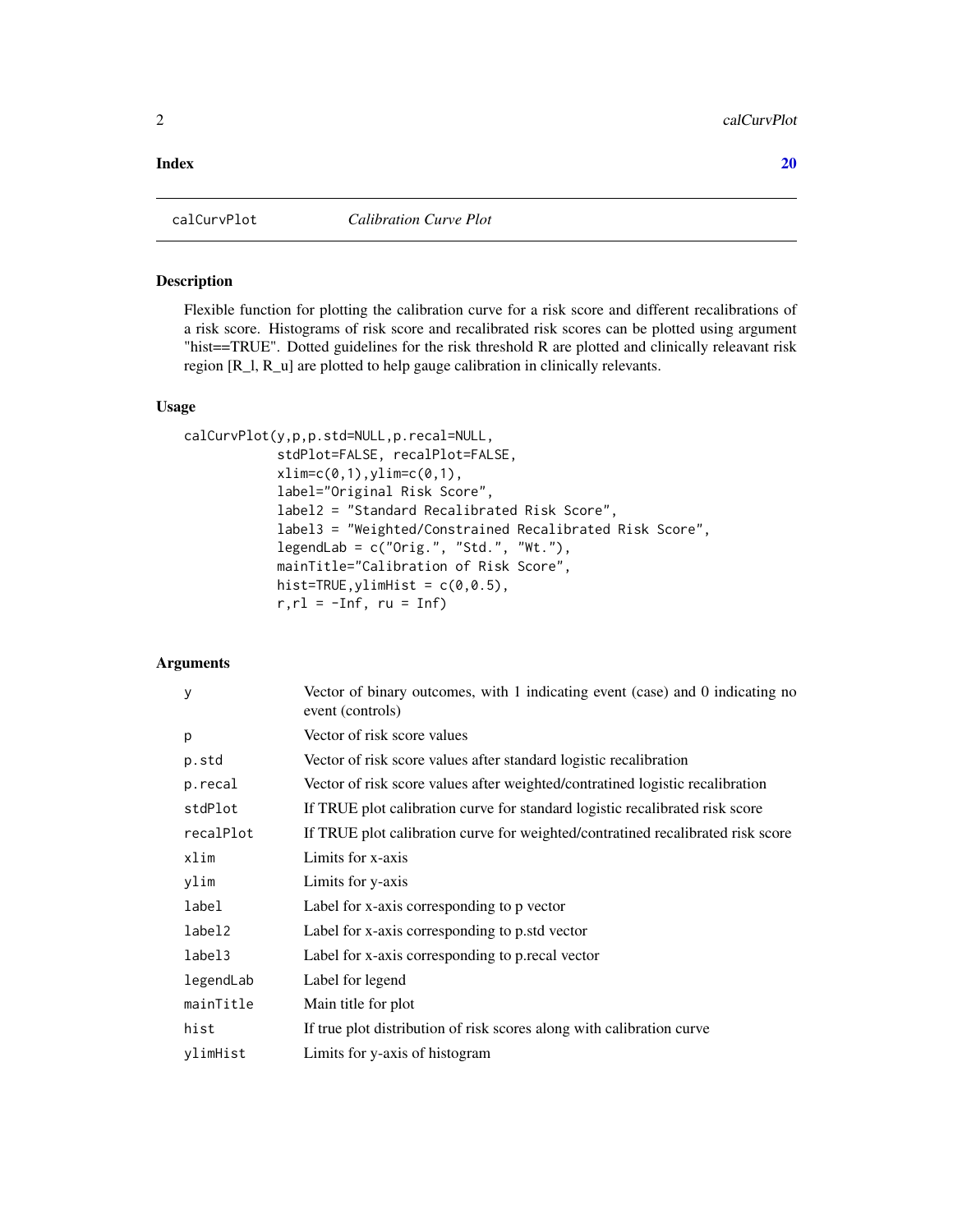#### calCurvPlot 3

|    | Clinically relevant risk threshold used indicated with dotted line          |
|----|-----------------------------------------------------------------------------|
| r1 | Lower bound of clinically relevant region indicated with dotted-dashed line |
| ru | Upper bound of clinically relevant region indicated with dotted-dashed line |

# Value

Prints calibration plot of risk model p, and optional histogram of risk score

# Author(s)

Anu Mishra

# References

Mishra, A. (2019). Methods for Risk Markers that Incorporate Clinical Utility (Doctoral dissertation). (Available Upon Request)

# Examples

```
## Not run:
data("fakeData")
### get standard recalibrated risk score
stdRecal.res <- stdRecal(y = fakeData$y,p = fakeData$p)
p.std <- stdRecal.res$p.std
### Select tuning parameter lamba using 5-fold cross-validation repeated 25 times
grid \leq RAWgrid(r = 0.3, rl = -Inf, ru = Inf, p = fakeData$p, y = fakeData$y,
                cvParm = "lambda", r1.raw = 0.25, ru.raw = 0.35)repCV <- cvRepWtTuning(y = fakeData$y, p = fakeData$p, rl = -Inf, ru = Inf, r = 0.3,
                  kFold = 5,cvRep = 25,cvParm = "lambda",tuneSeq = grid,stdErrRule = TRUE)
## Implement weighted logistic recalibration
wtRecal.res <- wtRecal(y = fakeData$y,p = fakeData$p,r = 0.3, r1 = -Inf,ru = Inf,
                       lambda = repCV$cv.lambda,delta=1)
p.recal <- wtRecal.res$p.wt
### Calibration curve of only original risk score with histogram
calCurvPlot(y=fakeData$y,p=fakeData$p,p.std=NULL,p.recal=NULL,
            stdPlot=FALSE, recalPlot=FALSE,
            xlim=c(0,1), ylim=c(0,1),label="Original Risk Score",
            label2 = "Standard Recalibrated Risk Score",
            label3 = "Weighted/Constrained Recalibrated Risk Score",
            legendLab = c("Orig.", "Std.", "Wt."),
            mainTitle="Calibration of Risk Score",
            hist=TRUE, ylimHist = c(\theta, \theta.5),
            r=0.3, r1 = -Inf, ru = Inf)
```
### Calibration curve of only original, standard and weighted recalibrated risk score calCurvPlot(fakeData\$y,p=fakeData\$p,p.std=p.std,p.recal=p.recal,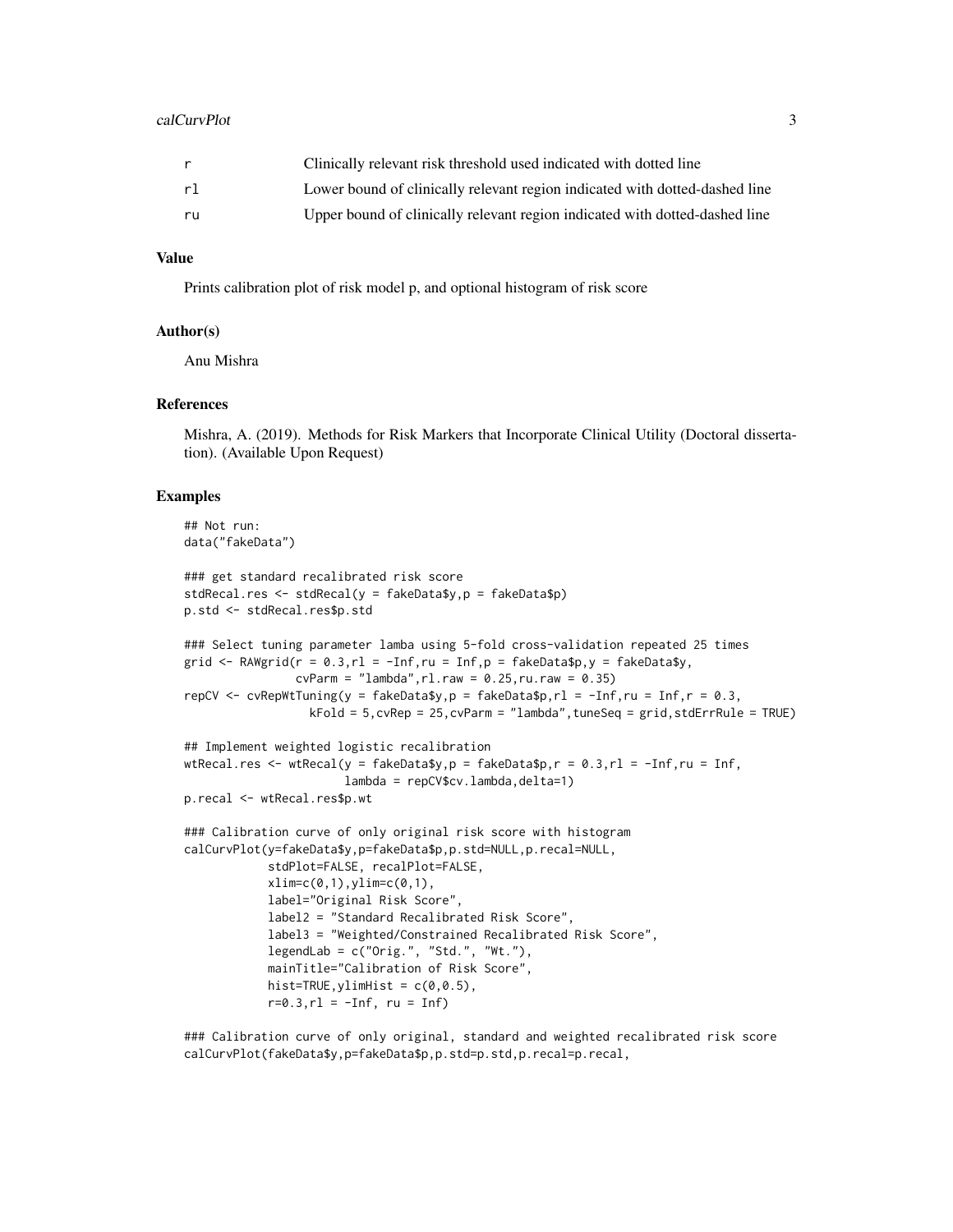```
stdPlot=TRUE, recalPlot=TRUE,
xlim=c(0,1),ylim=c(0,1),label="Original Risk Score",
label2 = "Standard Recalibrated Risk Score",
label3 = "Weighted/Constrained Recalibrated Risk Score",
legendLab = c("Orig.", "Std.", "Wt."),
mainTitle="Calibration of Risk Score",
hist=True, ylimHist = c(0, 0.5),
r=0.3, r1 = -Inf, ru = Inf)
```
## End(Not run)

<span id="page-3-1"></span>calWt *Calibration Weights*

# **Description**

Calculates observation weights used for weighted calibration method using LOESS smoother. Observations with predicted risks outside clinically relevant interval [Rl,Ru] are downweighted.

#### Usage

calWt(rl,ru,p,y,r,lambda,delta,returnSmoothedEvent=FALSE)

# Arguments

| rl                  | Lower bound of clinically relevant region                                                          |
|---------------------|----------------------------------------------------------------------------------------------------|
| ru                  | Upper bound of clinically relevant region                                                          |
| р                   | Vector of risk score values                                                                        |
| у                   | Vector of binary outcomes, with 1 indicating event (cases) and 0 indicating no<br>event (controls) |
| r                   | Clinically relevant risk threshold                                                                 |
| lambda              | Tuning parameter for weights inside relevant region                                                |
| delta               | Weight assigned to observations outside relevant region                                            |
| returnSmoothedEvent |                                                                                                    |
|                     | If TRUE returns smoothed observed event rate used for calculationg weights                         |

#### Details

Computes observation weights for weighted recalibration method. Observations with risk scores near a pre-defined clinically relevant risk threshold  $r$  are given weights near 1, while observations far from the risk threshold are down-weighted.

For observations with risk scores within a pre-defined clinically relevant region [R\_l, R\_u], the weighting function follows an exponential decay form with observations recieving smaller weights as they move farther from the clincally relevant risk threhsold. Distance is measured by the squared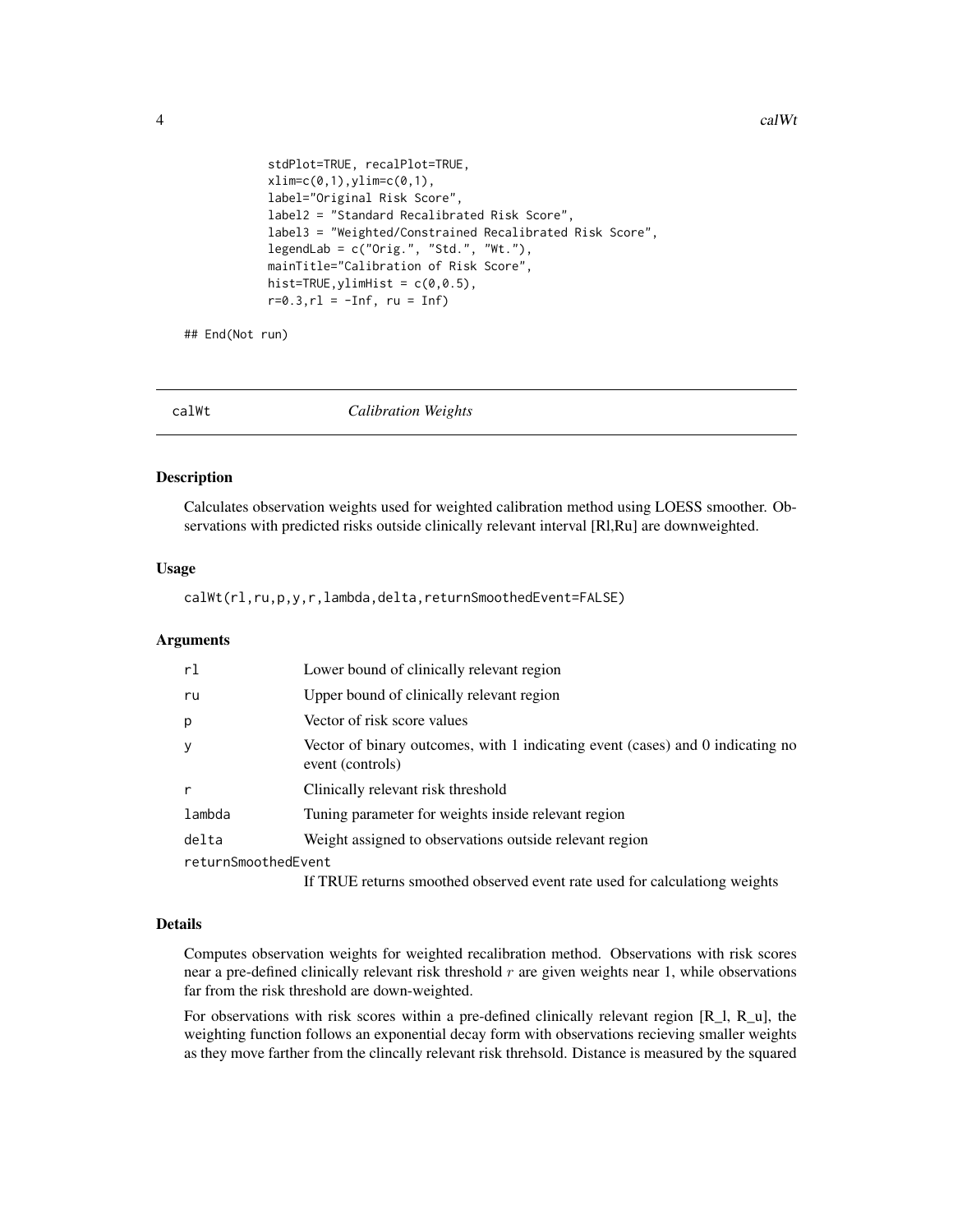#### <span id="page-4-0"></span> $\alpha$  alWt  $\alpha$  5

difference between the risk threshold and  $o(p_i)$ , where  $o(p_i)$  is a smoothed observed event rate, obtained via LOESS regression of  $y$  on the risk scores  $p_i$ .

The amount of decay is set by the tuning parameter  $\lambda$ , with larger lambda indicating little downweighting applied. For observations outside the clinically relevant risk interval, a weight of delta is assigned. An indicator type weight can be choosen by select large  $\lambda$  (e.g  $\lambda = 10$ ). Clinically relevant region can be [R\_l, R\_u] =  $[-\infty,\infty]$ , and in these cases it is not necessary to specify delta. See Mishra et al (2020) for functional form of weights and more details.

# Value

| wt | Vector of weights, between 0 and 1, to be used for weighted recalibration |
|----|---------------------------------------------------------------------------|
|    | Vector of smoothed observed event rates                                   |

# Author(s)

Anu Mishra

# References

Mishra, A. (2019). Methods for Risk Markers that Incorporate Clinical Utility (Doctoral dissertation). (Available Upon Request)

#### See Also

# [wtRecal](#page-16-1)

#### Examples

```
#load data
data(fakeData)
```

```
#exponential decay type weight
expWt <- calWt(rl=-Inf,ru=Inf,p=fakeData$p,y=fakeData$y,r=0.2,
                lambda=0.05,delta=0.2,returnSmoothedEvent = TRUE)
plot(expWt$o,expWt$wt,xlab="Smoothed Observed Event Rate",
     ylab="Calibration Weight",ylim=c(0,1))
```

```
#indicator type weight
indWt <- calWt(rl=0.1,ru=0.3,p=fakeData$p,y=fakeData$y,r=0.2,
                lambda=0.05,delta=0.2,returnSmoothedEvent = TRUE)
plot(indWt$o,indWt$wt,xlab="Smoothed Observed Event Rate",
   ylab="Calibration Weight",ylim=c(0,1))
```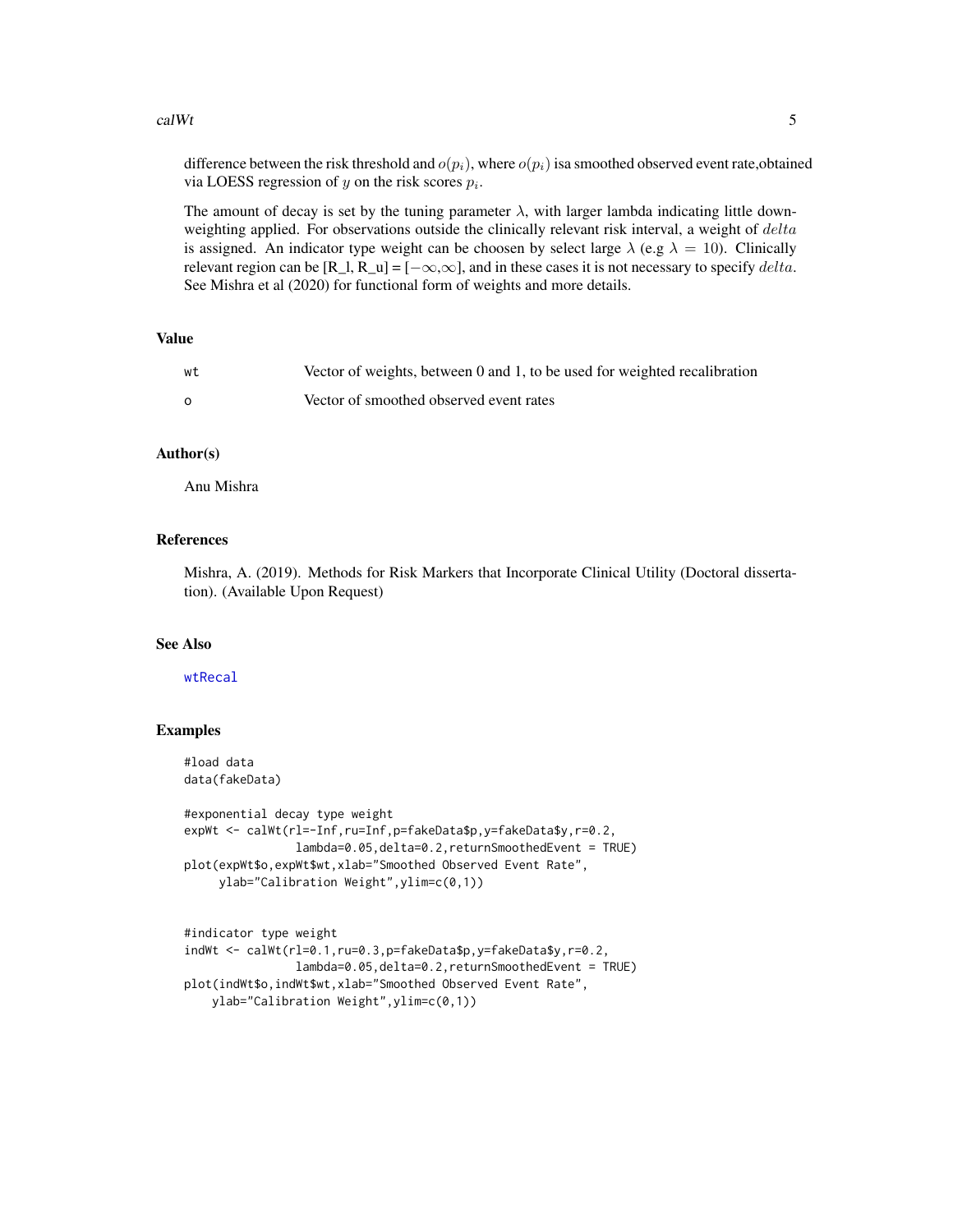<span id="page-5-0"></span>

# **Description**

When recalibrating a risk model, where the intended purpose of the risk model is to prescribe an intervention to those deemed at high risk, it is desirable to have good calibration at the clinically relevant threshold used to define high risk (i.e. threshold used to identify who recieves treatment). This can be achieved by maximizing the clinical utilty of a risk model, which should in turn produce good calibration near the clinical relevant risk threshold. This function realibrates risk scores (predicting binary outcome) by estimating the recalibration intercept and slope by maximizing the logistic likelihood over a restricted parameter space (Mishra et al. [2020]).

The restricted space only includes recalibration parameters  $alpha_0$  and  $alpha_1$  that produce a recalibrated risk model with high sNB. The restricted parameter space is defined all  $alpha$  parameters that result in a recalibrated risk score within one-standard-error of the maximum possible  $sNB$ . See Mishra et al (2020), for full details

# Usage

```
constRecal(y,p,r,int=NULL,alphaLB=c(-10,0),
            alphaUB=c(10,10),ftol=1e-8,xtol=1e-4,maxeval=1e6)
```
# Arguments

| y       | Vector of binary outcomes, with 1 indicating event (case) and 0 indicating no<br>event (controls)                                                                                            |
|---------|----------------------------------------------------------------------------------------------------------------------------------------------------------------------------------------------|
| p       | Vector of risk score values                                                                                                                                                                  |
| r       | Clinically relevant risk threshold                                                                                                                                                           |
| int     | Two-dimensional vector of initial recalibration parameter (alpha) values. If not<br>specified the recalibration parameters estimated under standard logistic recali-<br>bration will be used |
| alphaLB | Lower bound of box-contrained search space                                                                                                                                                   |
| alphaUB | Upper bound of box-contrained search space                                                                                                                                                   |
| ftol    | Controls tolerance of optimization procedure with respect to changes in sNB                                                                                                                  |
| xtol    | Controls tolerance of optimization procedure with respect to changes in alpha                                                                                                                |
| maxeval | Maximum number of interations performed during optimization procedure                                                                                                                        |

# Details

To solve this optimization problem the DIRECT optimization method is implemented via the NLOPTR package. See Jones et al (1993) and Ypma et al (2014) for full description of optimization method and implementation details. Note this is not a convex optimization problem, so a global optimizer is used.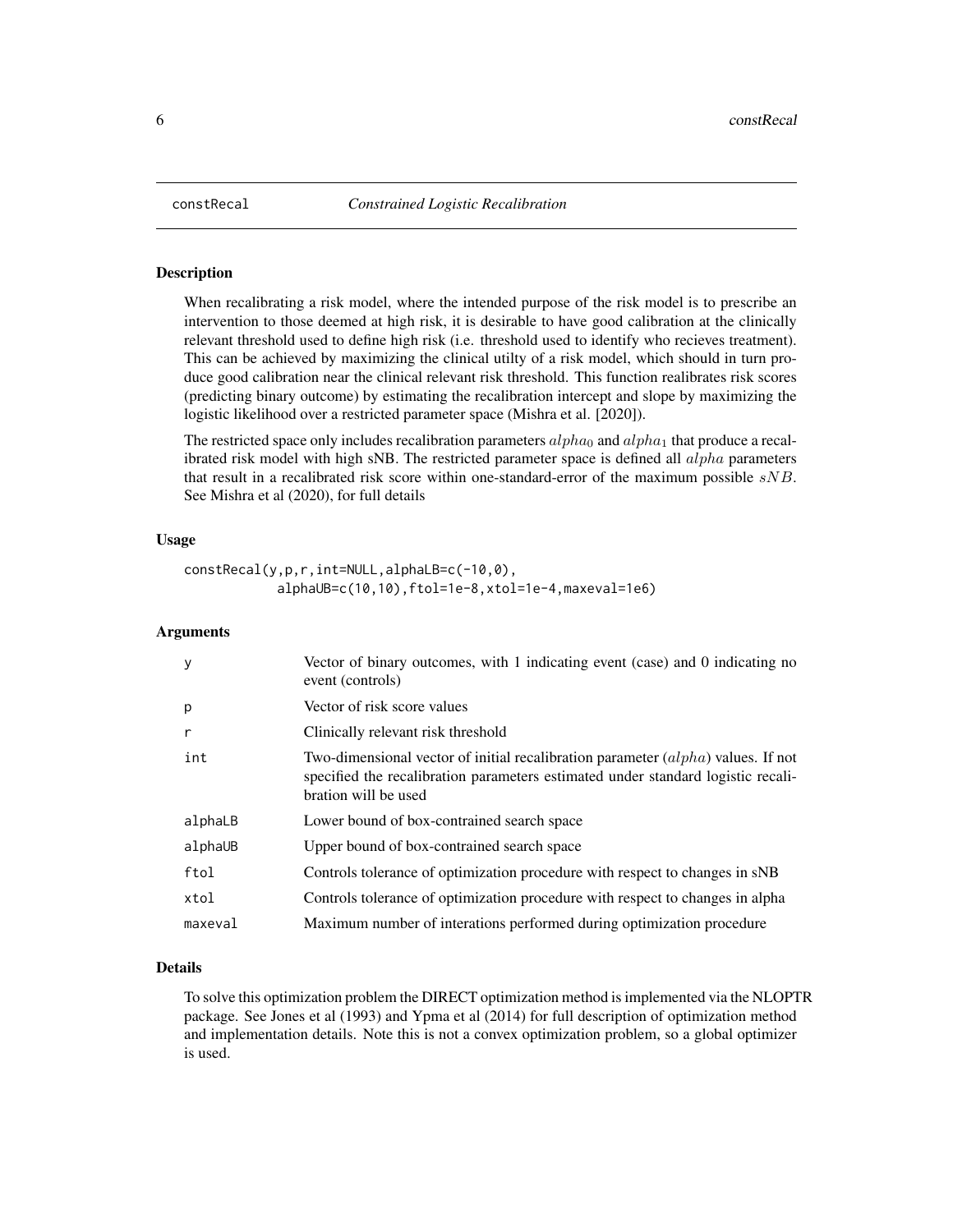#### constRecal 7

# Value

| alpha    | Recalibration parameters obtained from Constrained Logistic Recalibration                                                                                                                                                                            |
|----------|------------------------------------------------------------------------------------------------------------------------------------------------------------------------------------------------------------------------------------------------------|
| y        | Vector of binary outcomes, with 1 indicating event (case) and 0 indicating no<br>event (controls)                                                                                                                                                    |
| p.const  | Vector of constrained logistic reclaibrated risk scores                                                                                                                                                                                              |
| snbLB    | Lower bound used to define constraint region. The solution is constrained to the<br>region where recalibration parameters result in risk model with $sNB$ greater or<br>equal to this bound. This is one-standard error lower than the maximum $sNB$ |
| optimRes | Full output from the NLOPTR optimization routine                                                                                                                                                                                                     |

# Author(s)

Anu Mishra

# References

Mishra, A. (2019). Methods for Risk Markers that Incorporate Clinical Utility (Doctoral dissertation). (Available Upon Request)

Ypma, J., Borchers, H. W., Eddelbuettel, D., & Ypma, M. J. (2020). Package 'nloptr'.

Ypma, J. (2014). Introduction to nloptr: an R interface to NLopt. Tech. rep.

D. R. Jones, C. D. Perttunen, and B. E. Stuckmann, "Lipschitzian optimization without the lipschitz constant," J. Optimization Theory and Applications, vol. 79, p. 157 (1993).

# Examples

```
## Not run:
### Load data ##
data(fakeData)
## Implementing standard logistic recalibration
stdRecal.res <- stdRecal(y = fakeData$y,p = fakeData$p)
stdRecal.res$alpha #standard recalibration parameters
```
p.std <- stdRecal.res\$p.std

## Look at potential sNB under recalibration plot

```
shBecalPlot(p = fakeData\ p. std = p. std, y = fakeData\ y, r = 0.3)
```

```
## Implementing constrained logistic recalibration
constRecal.res <- constRecal(y = fakeData\ y, p = fakeData\g, r = 0.3)
constRecal.res$alpha #constrained logistic recalibration parameters
p.recal <- constRecal.res$p.const
```

```
## comparing standardized net benefit of the two
nb(y = fakeData\{y}, p = fakeData\{p}, r = 0.3)$snb #original
nb(y = stdRecal.res$y, p = stdRecal.res$p.std, r = 0.3)$snb #std recal
nb(y = constRecal.resy, p = constRecal.resp.const, r = 0.3)$snb #weighted
```

```
## Generate calibration plots
```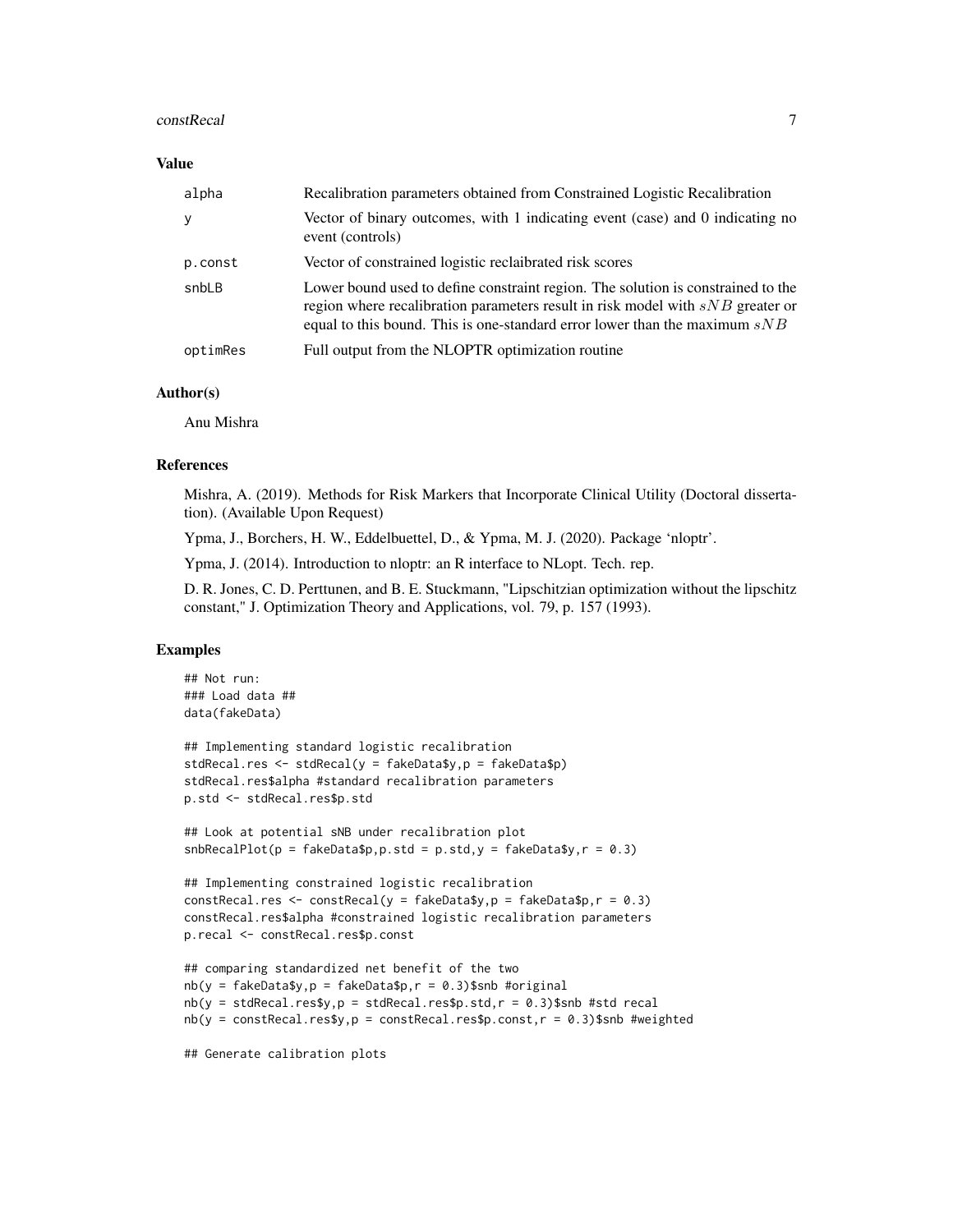```
### Calibration curve of only original, standard and weighted recalibrated risk score
calCurvPlot(y=fakeData$y,p=fakeData$p,p.std=p.std,p.recal=p.recal,
            stdPlot=TRUE, recalPlot=TRUE,
            xlim=c(0,1),ylim=c(0,1),label="Original Risk Score",
            label2 = "Standard Recalibrated Risk Score",
            label3 = "Weighted/Constrained Recalibrated Risk Score",
            legendLab = c("Orig.", "Std.", "Wt."),
            mainTitle="Calibration of Risk Score",
            hist=True, ylimHist = c(0, 0.5),
            r=0.3, r1 = -Inf, ru = Inf)
```

```
## End(Not run)
```
<span id="page-7-1"></span>cvRepWtTuning *Repeated Cross Validation for Weight Tuning Parameter Selection*

# Description

Calibration weights require specification of tuning parameter delta or lambda. Since a single round of cross-validation can be noisy, cross-validation can be repeated multiple times with independent random partitions and the results be averaged. This function implements a repeated K-fold crossvalidation where tuning parameter *labmda* or *delta* is selected by maximizing standardized net benefit (sNB) (i.e. repeated [cvWtTuning](#page-9-1) procedure).

A a "one-standard error" rule can be used for selecting tuning parameters. Under the "one-standard error" rule the calibration weight tuning parameter  $(lambda \text{ or } delta)$  is selected such that corresponding cross-validated sNB is within one-standard deviation of the maximum cross-validated sNB. This provides protection against overfitting the data and selecting a tuning parameter that is too extreme. If the "one-standard error" rule is not implemented, then the tuning parameter with the larged average cross-validted sNB (across folds and repetition) will be selected.

#### Usage

```
cvRepWtTuning(y,p,r,rl,ru,kFold=5,cvRep=25,cvParm,tuneSeq,stdErrRule=TRUE,int.seed=11111)
```
#### **Arguments**

| y     | Vector of binary outcomes, with 1 indicating event (cases) and 0 indicating no<br>event (controls) |
|-------|----------------------------------------------------------------------------------------------------|
| p     | Vector of risk score values                                                                        |
|       | Clinically relevant risk threshold                                                                 |
| rl    | Lower bound of clinically relevant region                                                          |
| ru    | Upper bound of clinically relevant region                                                          |
| kFold | Number of folds for cross-validation                                                               |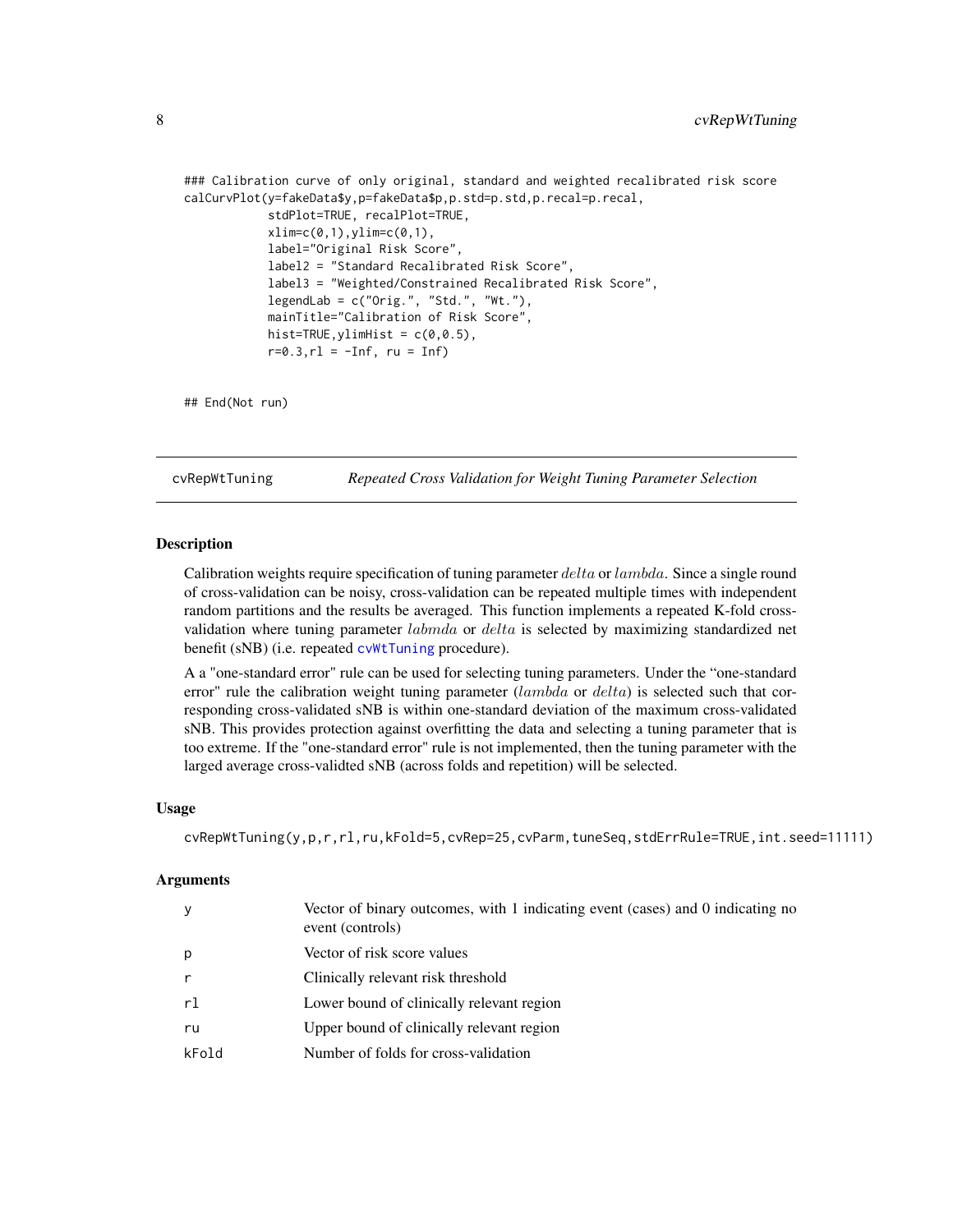# cvRepWtTuning 9

| cvRep      | Number of cross-validation repititions                                                                                                                                                                                                                                                              |
|------------|-----------------------------------------------------------------------------------------------------------------------------------------------------------------------------------------------------------------------------------------------------------------------------------------------------|
| cvParm     | Parameter to be selected via cross-validation. Can be either <i>delta</i> the weight<br>assigned to observations outside the clinically relevant region $[R_1, R_2, \ldots]$ , or the<br>lambda tuning parameter controlling exponential decay within the clinically<br>relevant region $[R_1,R_u]$ |
| tuneSeg    | Sequence of values of tuning parameters to perform cross-validation over                                                                                                                                                                                                                            |
| stdErrRule | Use "one-standard" error rule selecting tuning parameter                                                                                                                                                                                                                                            |
| int.seed   | Intial seed set for random splitting of data into K folds                                                                                                                                                                                                                                           |

#### Details

To estimate the standard deviation of the cross-validated sNV, the dependence between the different partitions of cross-validation needs to be accounted for. Gelman (1992) give a variance estimator of convergence diagnostic statistic used when Markov Chain Monte Carlo with multiple chains are performed. The variance estimator accounts for both the variability of the statistic "within" a single chain, and the variance of the statistic across, or "between", chains. Analogously, we can use this framework to estimate the "within" repetition variance (i.e. variation in sNB from a single round of K-fold cross-validation) and the "between" repetition variance. We denote the 'within" repetition variance as W and the "between" repetition variance as B . We augment this formula slightly from that given in Gelman (1992) to account for the fact that as the number of crossvalidation repetitions increases, the between-repetition variability should decrease. See Mishra et al (2020) for full expressions of B and W.

#### Value

| $cv$ . $s$ <sub>NB</sub> | Standardized net benefit (sNB) of tuning parameter selected via cross-validatoin                                         |
|--------------------------|--------------------------------------------------------------------------------------------------------------------------|
| cv.RAW                   | Corresponding RAW value given cross-valiated selected tuning parameter                                                   |
| cv.lambda                | <i>lambda</i> value selected via cross-validation if $cvParm = lambda$ , otherwise<br>user specified <i>lambda</i> value |
| cv.delta                 | <i>delta</i> value selected via cross-validation if $cvParm = delta$ , otherwise user<br>specified <i>lambda</i> value   |
| avgCV.res                | Averaged (across-replications) cross-validated sNB for sequence of tuning pa-<br>rameters                                |
| W                        | Estimate of "with-in" repetition variance. Will only return if stdErrRule==TRUE                                          |
| B                        | Estimate of "between" repetition variance. Will only return if stdErrRule==TRUE                                          |
| fullList                 | List of cross-valiation results for all fold and repititions                                                             |

# Author(s)

Anu Mishra

#### References

Mishra, A. (2019). Methods for Risk Markers that Incorporate Clinical Utility (Doctoral dissertation). (Available Upon Request)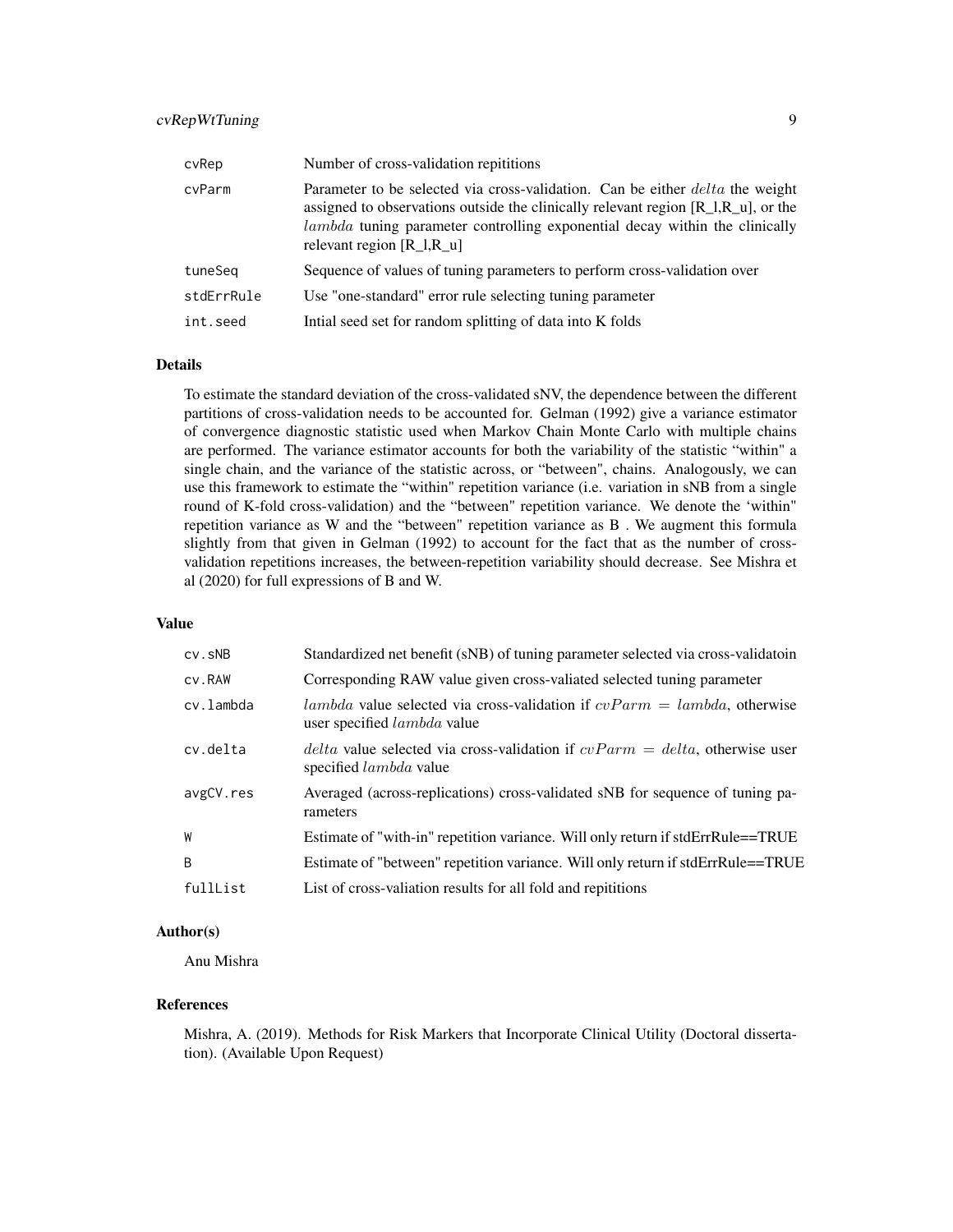<span id="page-9-0"></span>Friedman, J., Hastie, T., & Tibshirani, R. (2001). The elements of statistical learning (Vol. 1, No. 10). New York: Springer series in statistics.

Gelman, A., & Rubin, D. B. (1992). Inference from iterative simulation using multiple sequences. Statistical science, 7(4), 457-472.

#### See Also

[calWt](#page-3-1), [RAWgrid](#page-12-1), [nb](#page-11-1), [cvWtTuning](#page-9-1)

#### Examples

```
### Load data ##
## Not run:
data(fakeData)
### Get grid of tuning parameters ###
grid \leq RAWgrid(r = 0.3, rl = -Inf, ru = Inf, p = fakeData$p, y = fakeData$y,
                cvParm = "lambda", r1.raw = 0.25, ru.raw = 0.35)### Implement repeated k-fold cross validation
repCV \leq cvRepWtTuning(y = fakeData$y, p = fakeData$p, rl = -Inf, ru = Inf, r = 0.3,
                  kFold = 5,cvRep = 25,cvParm = "lambda",tuneSeq = grid,stdErrRule = TRUE)
## cross-validation results
repCV$avgCV.res
## cross-validation selected lambda, RAW, and sNV
cv.lambda <- repCV$cv.lambda
cv.RAW <- repCV$cv.RAW
cv.RAW <- repCV$cv.sNB
## End(Not run)
```
<span id="page-9-1"></span>cvWtTuning *Cross-validation for Selecting Weight Tuning Parameter*

# Description

Calibration weights require specification of tuning parameter delta or lambda. This function uses K-fold cross-validation to select tuning parameter used for calibration weights, with standardized net benfeit (sNB) as objective function. Either one of *delta* or *lambda* must be specificed. The sequence of tuning parameters can be obtained from the [RAWgrid](#page-12-1) function.

#### Usage

```
cvWtTuning(p,y,r,rl,ru,kFold=5,cvParm,tuneSeq,cv.seed=1111)
```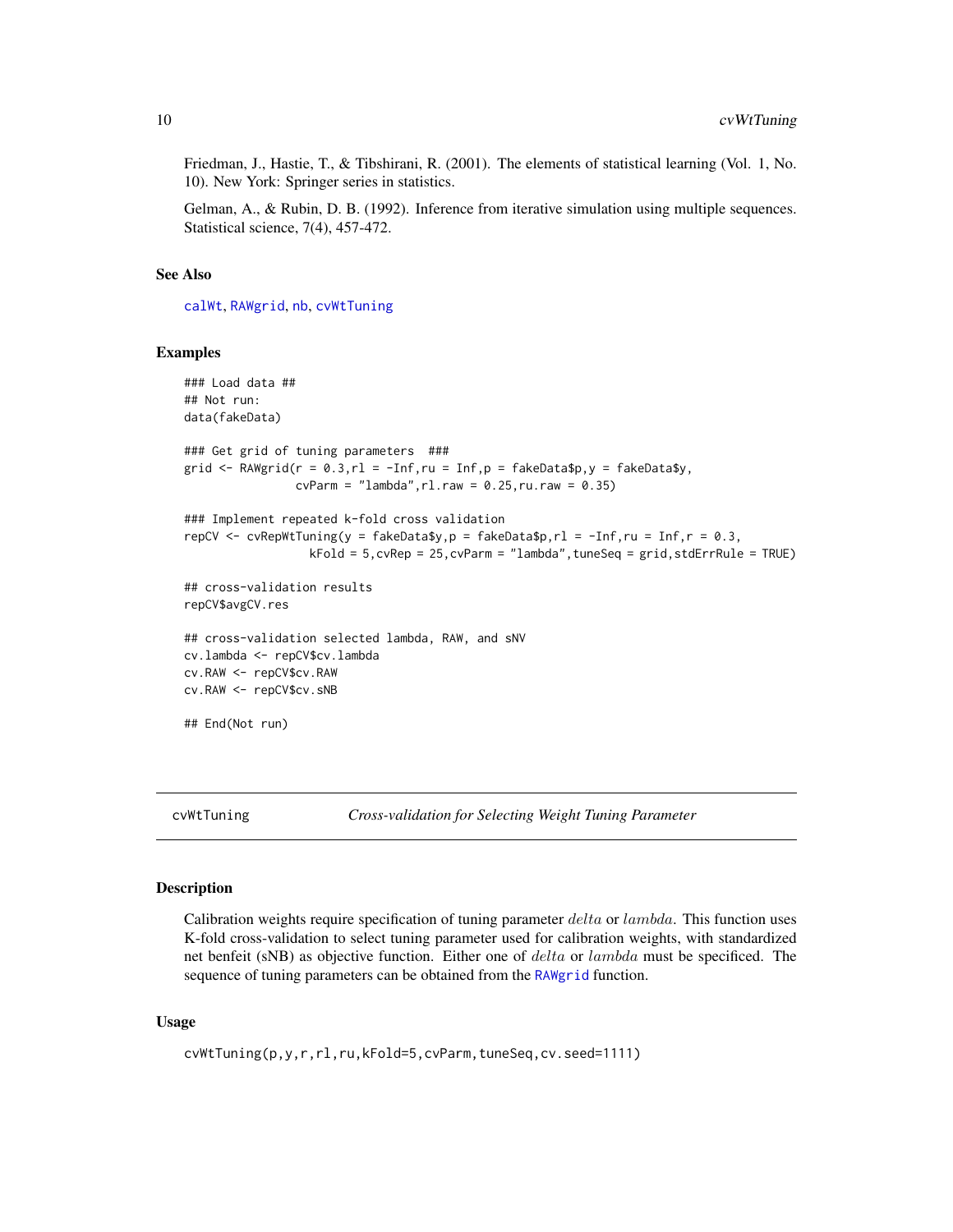# <span id="page-10-0"></span>cvWtTuning 11

# Arguments

| у       | Vector of binary outcomes, with 1 indicating event (cases) and 0 indicating no<br>event (controls)                                                                                                                                                                                                |
|---------|---------------------------------------------------------------------------------------------------------------------------------------------------------------------------------------------------------------------------------------------------------------------------------------------------|
| p       | Vector of risk score values                                                                                                                                                                                                                                                                       |
| r       | Clinically relevant risk threshold                                                                                                                                                                                                                                                                |
| rl      | Lower bound of clinically relevant region                                                                                                                                                                                                                                                         |
| ru      | Upper bound of clinically relevant region                                                                                                                                                                                                                                                         |
| kFold   | Number of folds for cross-validation                                                                                                                                                                                                                                                              |
| cvParm  | Parameter to be selected via cross-validation. Can be either <i>delta</i> the weight<br>assigned to observations outside the clinically relevant region $[R_1,R_u]$ , or the<br><i>lambda</i> tuning parameter controlling exponential decay within the clinically<br>relevant region $[R_1,R_u]$ |
| tuneSeq | Sequence of values of tuning parameters to perform cross-validation over                                                                                                                                                                                                                          |
| cv.seed | Initial seed set for random splitting of data into K folds                                                                                                                                                                                                                                        |

# Value

| cy.res   | Matrix containing sequence of tuning parameters and corresponding cross-validation<br>sNB |
|----------|-------------------------------------------------------------------------------------------|
| cv.param | Value of tuning parameter selected via cross validation                                   |
| cv.full  | Matrix of cross-validation results for all folds                                          |

# Note

Note this function does not split data into training and validaion set, but performs the K-fold crossvalidation procedure on all data included. We advise that a separate, validation subset should be split from the data used in this function.

# Author(s)

Anu Mishra

# References

Mishra, A. (2019). Methods for Risk Markers that Incorporate Clinical Utility (Doctoral dissertation). (Available Upon Request)

# See Also

[calWt](#page-3-1), [RAWgrid](#page-12-1), [nb](#page-11-1), [cvRepWtTuning](#page-7-1)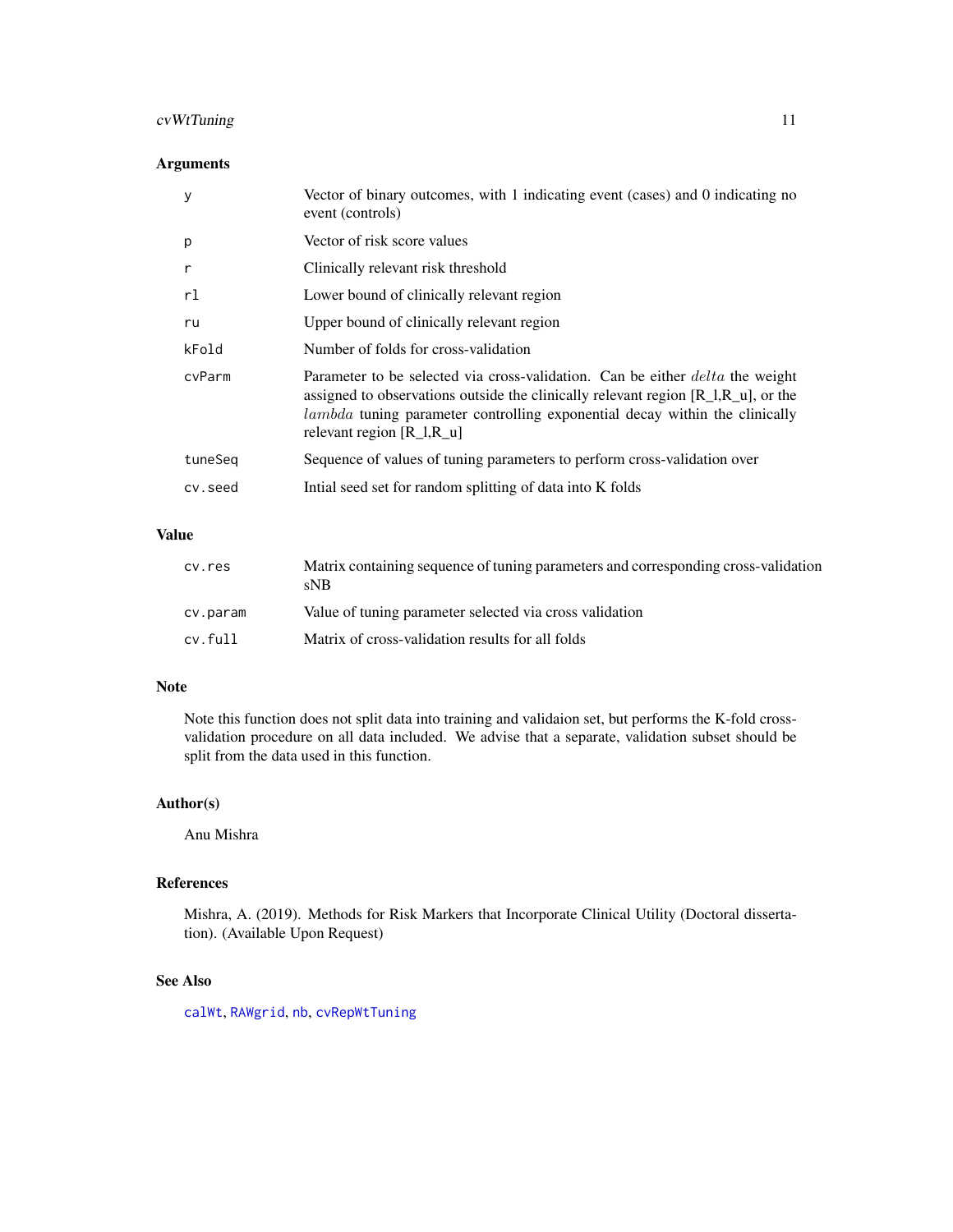<span id="page-11-0"></span>

# Description

Simulated dataset that can be used for recalibration purposes.

#### Usage

data("fakeData")

# Format

A data frame with 1000 observations on the following 2 variables.

p a numeric vector or risk scores bounded between 0 and 1

y a numeric vector of indicator of events (cases) and non-events (control)

# Details

See Mishra et al (2020) for description of simuation settings to generate data (simulation example 3).

#### References

Mishra, A. (2019). Methods for Risk Markers that Incorporate Clinical Utility (Doctoral dissertation). (Available Upon Request)

# Examples

data(fakeData)

<span id="page-11-1"></span>

nb *Net Benefit*

# Description

Estimates the net benefit and standardized net benefit of a risk score given a risk threshold R. Additionally estimates the standardized net benefit of a "treat-all" (everyone recieves intervention) treatment rule.

#### Usage

 $nb(y, p, r)$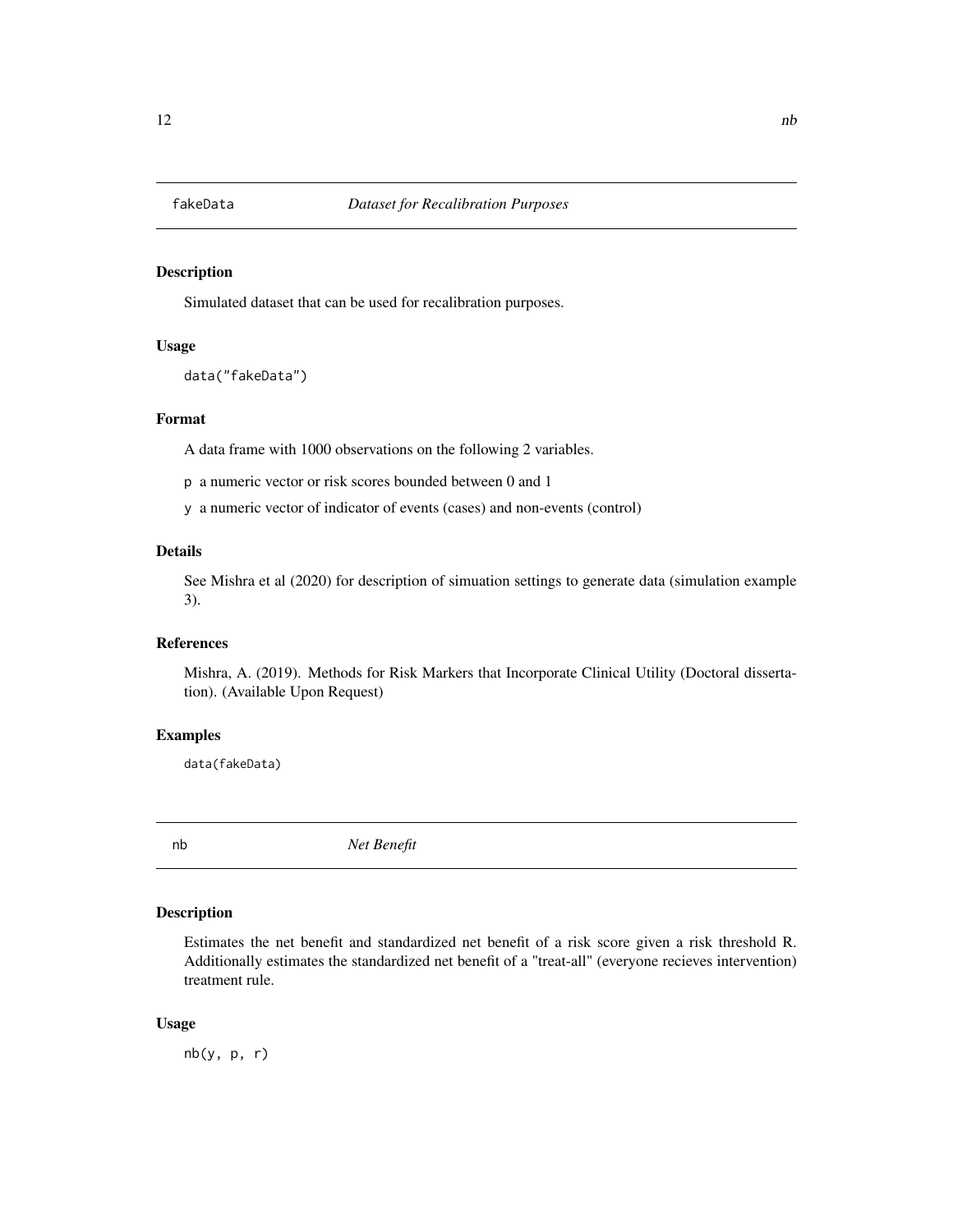#### <span id="page-12-0"></span>RAWgrid the contract of the contract of the contract of the contract of the contract of the contract of the contract of the contract of the contract of the contract of the contract of the contract of the contract of the co

# Arguments

| - V | Vector of binary outcomes, with 1 indicating event (case) and 0 indicating no<br>event (controls) |
|-----|---------------------------------------------------------------------------------------------------|
| D   | Vector of risk score values                                                                       |
|     | Clinically relevant risk threshold                                                                |

# Value

| nb      | Net benefit of risk score $p$                                                           |
|---------|-----------------------------------------------------------------------------------------|
| snb     | Standardized net benefit of risk score $p$ . Net benefit of $p$ dived by the prevalence |
| snb.all | Standardized net benefit of a decision rule where everyone recieves treatment           |

# Author(s)

Anu Mishra

# References

Pauker, S. G., & Kassirer, J. P. (1980). The threshold approach to clinical decision making. New England Journal of Medicine, 302(20), 1109-1117.

Mishra, A. (2019). Methods for Risk Markers that Incorporate Clinical Utility (Doctoral dissertation). (Available Upon Request)

<span id="page-12-1"></span>RAWgrid *RAW grid for Cross Validation*

#### Description

Tuning parameters for calibration weights may not be intutitive. Instead, relative average weight (RAW) can be used to find sensible tuning parameters. The RAW is the average weight of observations within the RAW region,  $[R_{l,RAW}, R_{u,RAW}]$ , divided by the average weight of observations outside RAW region.

This function elicits a grid of tuning parameter  $lambda$  or  $delta$  or  $delta$  a sequence of relative average weights (RAW) values, to be used for cross-validation. One tuning parameter  $delta$  or lambda must be specified.

Two clinically relevant lower and upper bound values must be specified. The first,  $[R_l, R_u,$  define the clinically relevant region used for the weighting function. The second,  $[R_{l,RAW}, R_{u,RAW}]$ , define the complemenatry regions used for defining relative average weights.

# Usage

```
RAWgrid(r, rl, ru, p, y, rawSeq=seq(0.1,0.9,0.1), cvParm,
delta = NULL, lambda = NULL, rl.raw, ru.raw)
```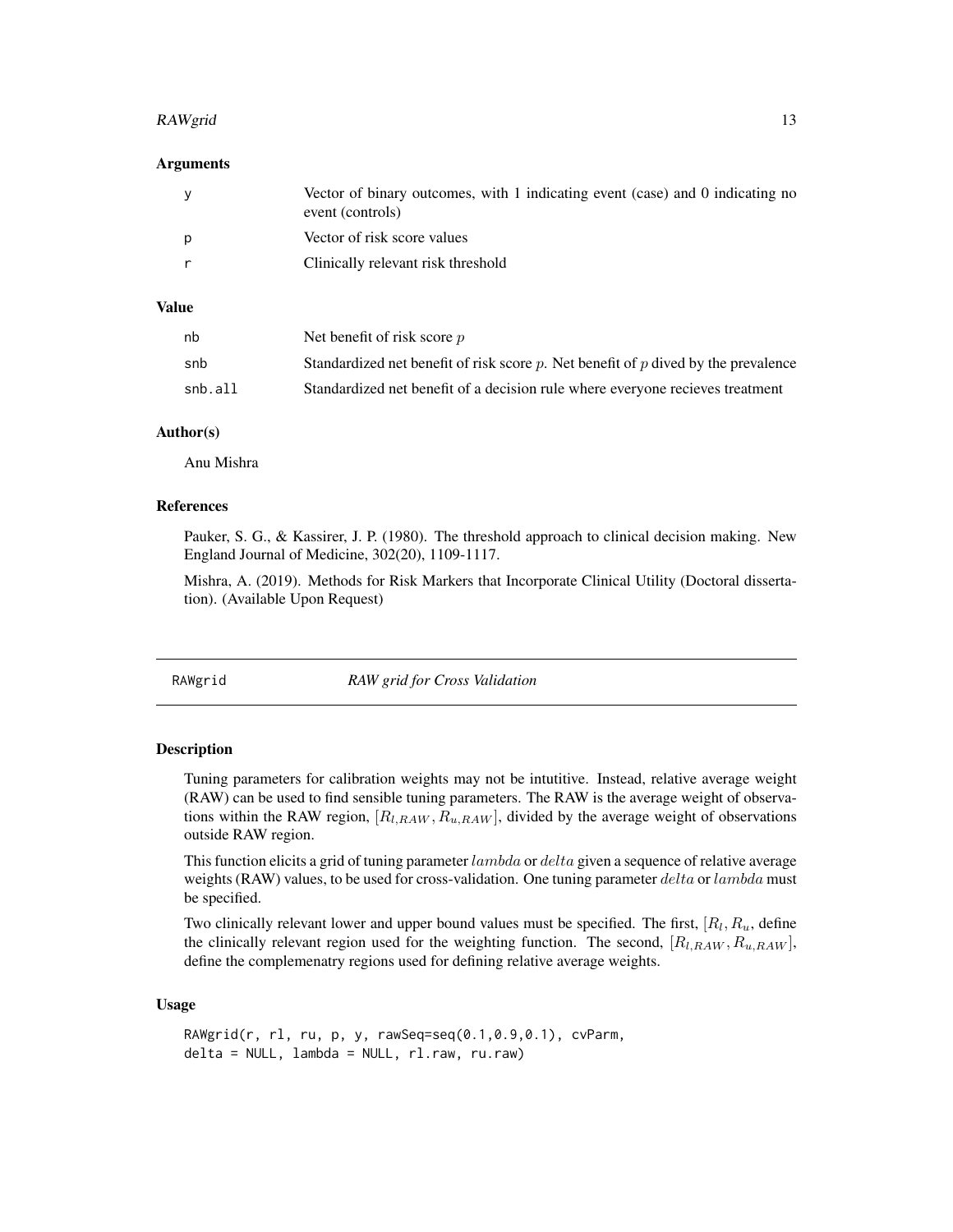# <span id="page-13-0"></span>Arguments

| $\mathsf{r}$ | Clinically relevant risk threshold                                                                                                                                                                                                        |
|--------------|-------------------------------------------------------------------------------------------------------------------------------------------------------------------------------------------------------------------------------------------|
| rl           | Lower bound of clinically relevant region                                                                                                                                                                                                 |
| ru           | Upper bound of clinically relevant region                                                                                                                                                                                                 |
| p            | Vector of risk score values                                                                                                                                                                                                               |
| У            | Vector of binary outcomes, with 1 indicating event (cases) and 0 indicating no<br>event (controls)                                                                                                                                        |
| rawSeq       | Sequence of relative average weights                                                                                                                                                                                                      |
| cvParm       | Tuning parameter that will be selected via cross-validation. Can either be lambda<br>or <i>delta</i>                                                                                                                                      |
| delta        | Calibration weight for observations outside clinically relevant region $[R_l, R_u]$ .<br>Needs to be specified if cvParm="lambda", otherwise should be left blank, and<br>function will generate a sequence of delta for cross-validaton. |
| lambda       | Tuning parameter for controlling exponential decay of calibration weights. Needs<br>to be specified if cvParm="delta", otherwise should be left blank, and function<br>will generate a sequence of lambda for cross-validaton.            |
| $r$ l.raw    | Lower bound for defining the relative average weight region of interest                                                                                                                                                                   |
| ru.raw       | Upper bound for defining the relative average weight region of interest                                                                                                                                                                   |
|              |                                                                                                                                                                                                                                           |

#### Value

rrWt.seq Matrix containing the input RAW sequence, and corresponding weight tuning parameter lambda and weight value delta (with one fixed depending on cvParm selection). If 'NA' is returned there may be too few events within the weight clinically relevant RAW region, meaning that RAW value is not possible

# Warning

Event rate outside RAW interval, widen RAW intervalIf no or too cases are inside RAW interval [R\_l,R\_u], cross-validation procedure may not be stable, so this warning indicates RAW interval should widen to include more cases.

# Author(s)

Anu Mishra

# References

Mishra, A. (2019). Methods for Risk Markers that Incorporate Clinical Utility (Doctoral dissertation). (Available Upon Request)

# See Also

[calWt](#page-3-1), [cvWtTuning](#page-9-1), [cvRepWtTuning](#page-7-1)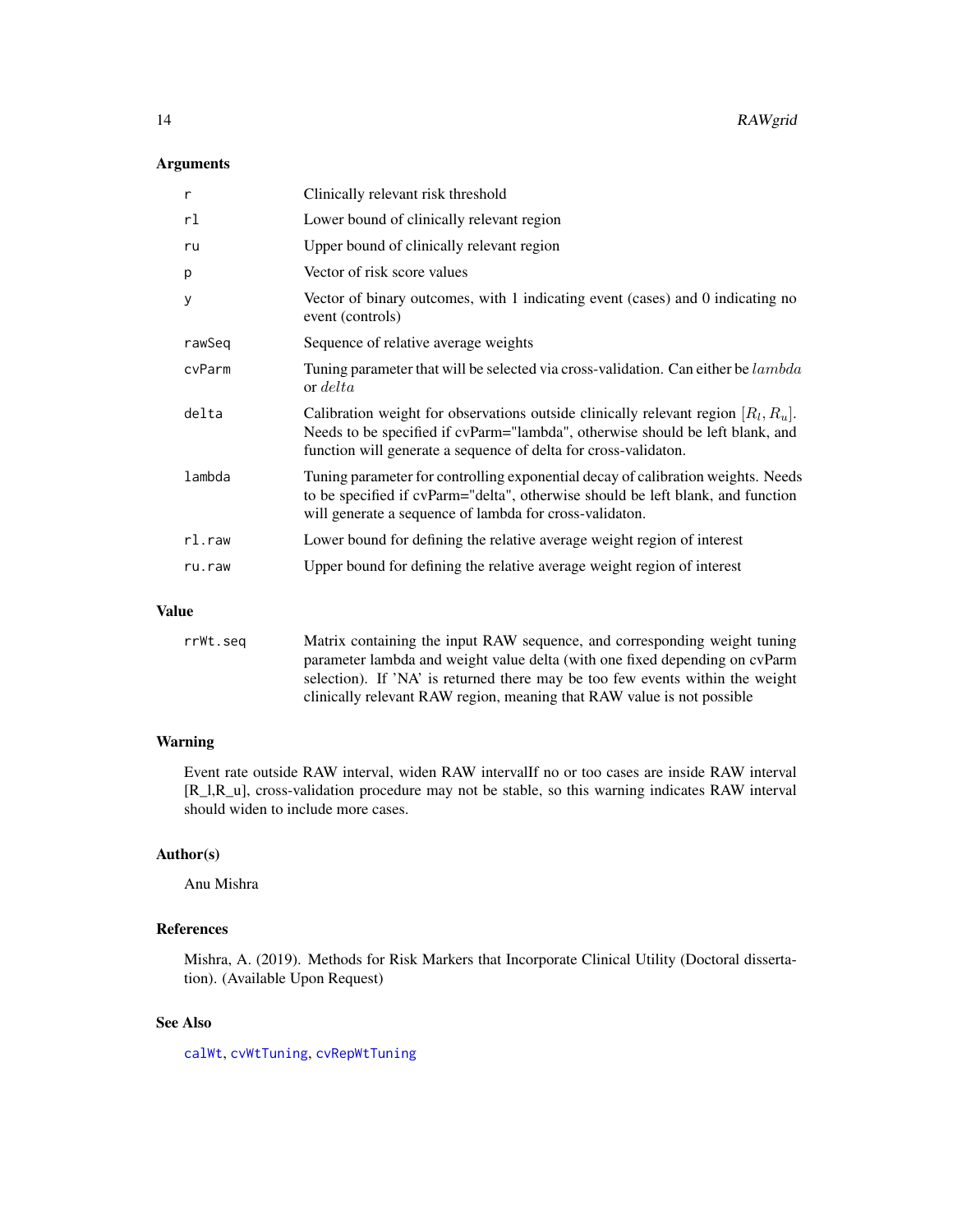#### <span id="page-14-0"></span>snbRecalPlot 15

#### Examples

```
### Load data ##
data(fakeData)
### Get Grid of Tuning Parameters ###
grid \leq RAWgrid(r = 0.3, rl = -Inf, ru = Inf, p = fakeData$p, y = fakeData$y,
                cvParm = "lambda", delta=1, r1.raw = 0.25, ru.raw = 0.35)
```
#### snbRecalPlot *Plot of Potential sNB Under Recalibration*

#### Description

Function for producing a graphical device to help assess the potential for recalibration to improve the clinical utility of a risk model.

This function plots the sNB for a given risk score (p) and cost benefit ratio (R/1-R) against the threshold used to perscribe intervention. The peak of the curve estimates the maxmium possible sNB that can be obtained via recalibration. The estimated sNB of the original risk score and the recalibrated risk score under standard logistic recalibration are also plotted on the curves on the curves. The dotted lined "stdErrThresh" controls. The plot includes a dotted horizontal line one standard error (or any number of standard errors, controlled by stdErrThresh) below the maximum, to help guage much room for improvement in sNB there is for original or standard recalibrated risk score from maximum possible sNB.

#### Usage

```
snbRecalPlot(p,p.std,y,r,stdErrThresh=1,ylim=NULL,
           titlePlot = "Potential sNB Under Recalibration",risk.model.std=TRUE)
```
# Arguments

| p            | Vector of risk score values                                                                       |
|--------------|---------------------------------------------------------------------------------------------------|
| p.std        | Vector of risk score values after standard logistic recalibration                                 |
| y            | Vector of binary outcomes, with 1 indicating event (case) and 0 indicating no<br>event (controls) |
| r            | Clinically relevant risk threshold                                                                |
| stdErrThresh | Indicates how many standard errors line drawn below the maximum of the sNB<br>curve should be     |
| ylim         | Y axis limits                                                                                     |
| titlePlot    | Title for plot                                                                                    |
|              | risk.model.std Plot standard error bars for sNB of plotted risk models                            |

# Value

Prints plot of potential sNB of risk score p under recalibration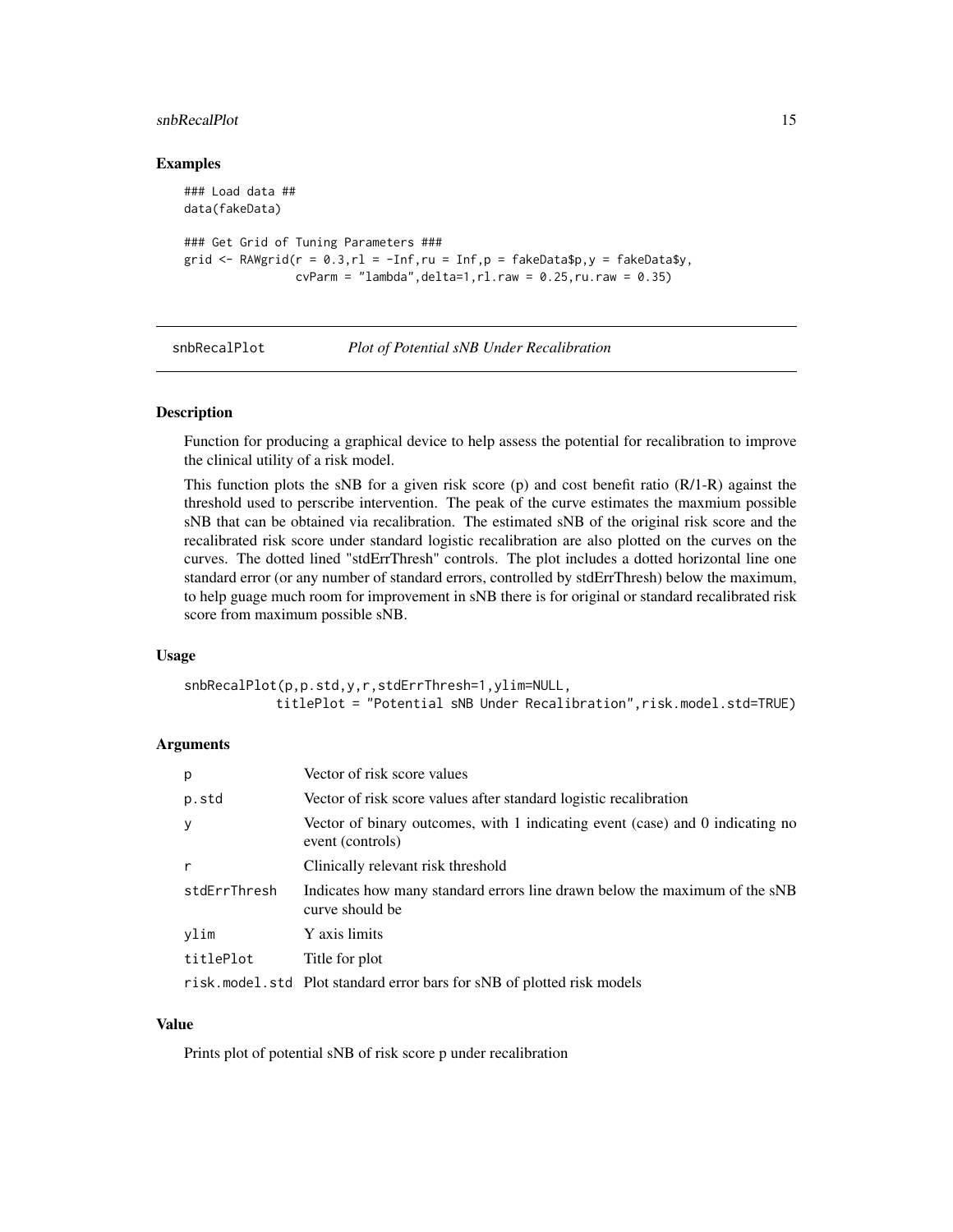16 stdRecal statistics in the statistic statistic statistic statistic statistic statistic statistic statistic statistic statistic statistic statistic statistic statistic statistic statistic statistic statistic statistic st

#### Author(s)

Anu Mishra

# References

Mishra, A. (2019). Methods for Risk Markers that Incorporate Clinical Utility (Doctoral dissertation). (Available Upon Request)

#### Examples

```
data("fakeData")
```

```
### get standard recalibrated risk score
stdRecal.res <- stdRecal(y = fakeData$y,p = fakeData$p)
p.std <- stdRecal.res$p.std
```

```
## make plot
shBecalPlot(p = fakeData\ p. std = p. std, y = fakeData\ y, r = 0.3)
```
## both original and std logistic recalibrated risk score are below 1 std err from maximum ## indicating that alternative recalibration methods could improve

stdRecal *Standard Logistic Recalibration*

# Description

Produces recalibration intercept, slope and corresponding recalibrated risk scores using standard logistic rexalibration. Recalibration slope and intercept using logistic recalibration method, develop by Cox (1958), then used to calculated the recalibrated risk score

# Usage

stdRecal(y,p)

#### Arguments

| Vector of binary outcomes, with 1 indicating event (case) and 0 indicating no |
|-------------------------------------------------------------------------------|
| event (controls)                                                              |
| Vector of risk score values                                                   |

#### Value

| stdRisk | Vector of recalibrated risks under standard logistic recalibration       |
|---------|--------------------------------------------------------------------------|
| alpha   | Two-element vector containing logistic recalibration intercept and slope |

<span id="page-15-0"></span>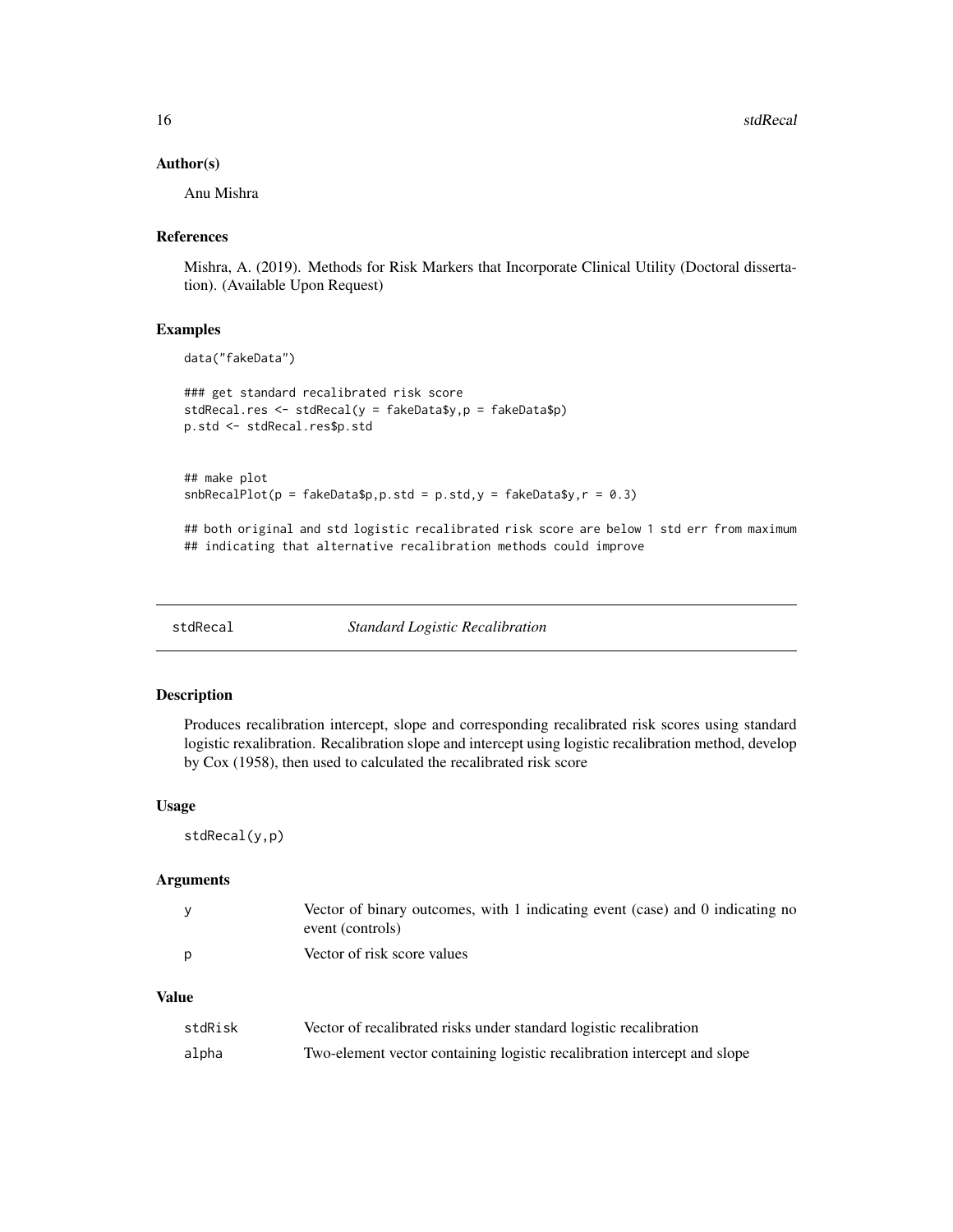### <span id="page-16-0"></span>wtRecal 17

# Author(s)

Anu Mishra

# References

Cox, D. R. (1958). Two further applications of a model for binary regression. Biometrika, 45(3/4), 562-565.

Harrell Jr, F. E. (2015). Regression modeling strategies: with applications to linear models, logistic and ordinal regression, and survival analysis. Springer.

# Examples

#load data data(fakeData)

```
res <- stdRecal(p=fakeData$p, y =fakeData$y)
p.std <- res$stdRecal
coef.dt <- res$alpha
```
<span id="page-16-1"></span>wtRecal *Weighted Logistic Recalibration*

# Description

When recalibrating a risk model, where the intended purpose of the risk model is to prescribe an intervention to those deemed at high risk, it is desirable to have good calibration at the clinically relevant threshold used to define high risk (i.e. threshold used to identify who recieves treatment). This function realibrates risk scores (predicting binary outcome) using the weighted logistic recalibration method (Mishra et al. [2020]).

Under this method, a recalibration intercept and slope are estimated via weighted logistic regression. Weights are constructed such that observations further from the clinically relevant risk threshold are down-weighted, meaning observations closer to the clinically relevant risk threshold have higher contribution to the risk threshold. The resulting estimated weighted recalibration slope and intercept are used to scale and shift the existing risk score, producing better calibrated risk scores near the risk threhold and potentially increaseing the net benefit of the risk score.

#### Usage

wtRecal(y,p,r,rl,ru,lambda,delta)

#### Arguments

|   | Vector of binary outcomes, with 1 indicating event (case) and 0 indicating no<br>event (controls) |
|---|---------------------------------------------------------------------------------------------------|
| p | Vector of risk score values                                                                       |
| r | Clinically relevant risk threshold                                                                |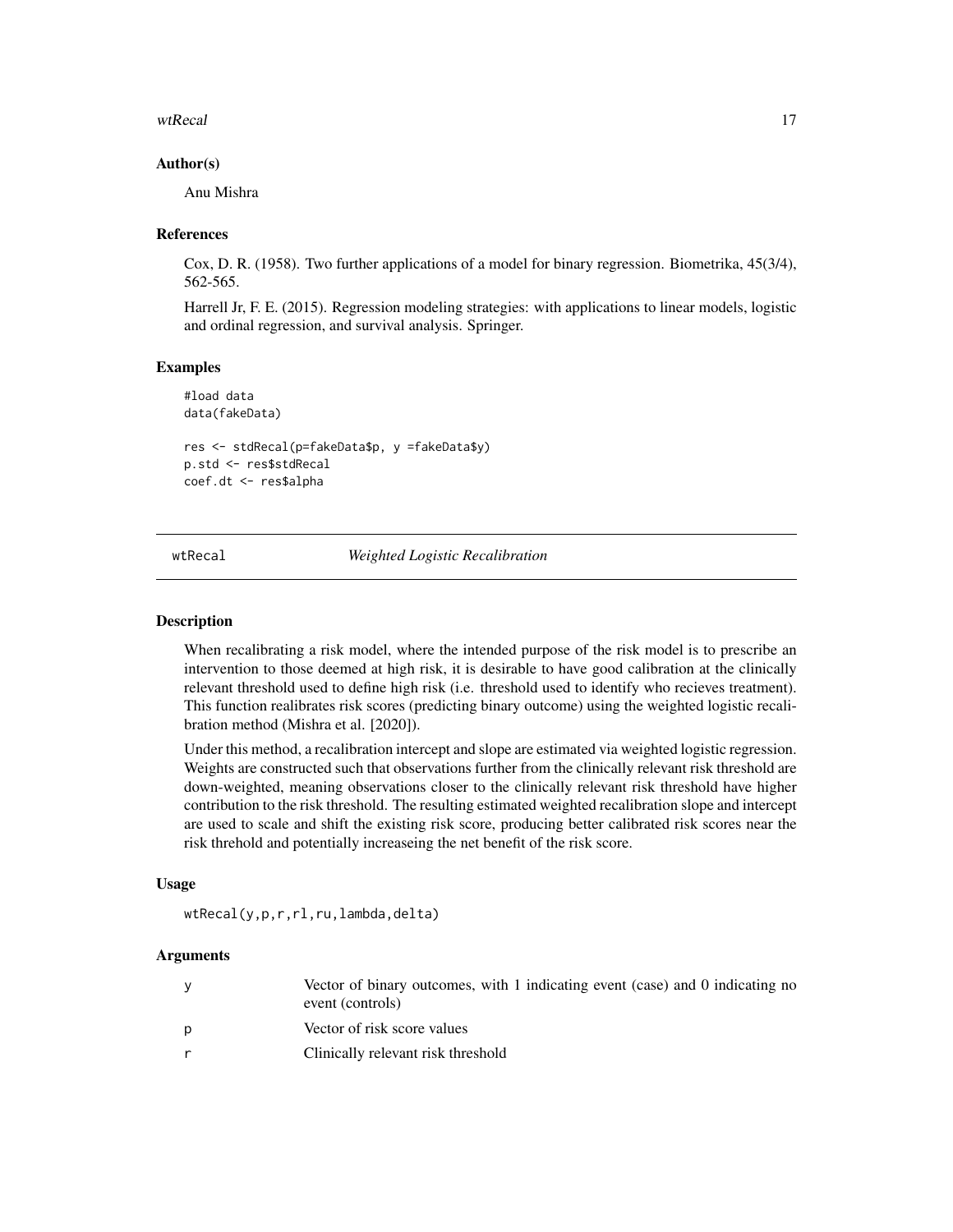<span id="page-17-0"></span>

| rl     | Lower bound of clinically relevant region               |
|--------|---------------------------------------------------------|
| ru     | Upper bound of clinically relevant region               |
| lambda | Tuning parameter for weights inside relevant region     |
| delta  | Weight assigned to observations outside relevant region |

# Value

| y        | Vector of binary outcomes, with 1 indicating event (case) and 0 indicating no<br>event (controls)                                        |
|----------|------------------------------------------------------------------------------------------------------------------------------------------|
| p.wt     | Vector of weighted reclaibrated risk scores                                                                                              |
| alpha.wt | Weighted recalibration slope and intercept                                                                                               |
| wt       | Calibration weights                                                                                                                      |
| wt.conv  | Indicator of convergence of the weighted logistic regression model. 1 indicates<br>model convergence, 0 indicates model did not converge |

# Author(s)

Anu Mishra

# References

Mishra, A. (2019). Methods for Risk Markers that Incorporate Clinical Utility (Doctoral dissertation). (Available Upon Request)

# See Also

[calWt](#page-3-1)

# Examples

```
## Not run:
### Load data ##
data(fakeData)
```

```
## Implement standard logistic recalibration
stdRecal.res <- stdRecal(y = fakeData$y,p = fakeData$p)
stdRecal.res$alpha #standard recalibration parameters
p.std <- stdRecal.res$p.std
```

```
## Look at potential sNB under recalibration plot
shRecallDot(p = fakeData\ p. std = p. std, y = fakeData\ y, r = 0.3)
## both original and std logistic recalibrated risk score are below 1 std err from maximum
## indicating that alternative recalibration methods could improve
```

```
### Get grid of tuning parameters ###
## In this example keeping delta fixed, and selecting lambda
```

```
grid <- RAWgrid(r = 0.3, r1 = -Inf, ru = Inf, p = fakeData\cvParm = "lambda", r1.raw = 0.25, ru.raw = 0.35)
```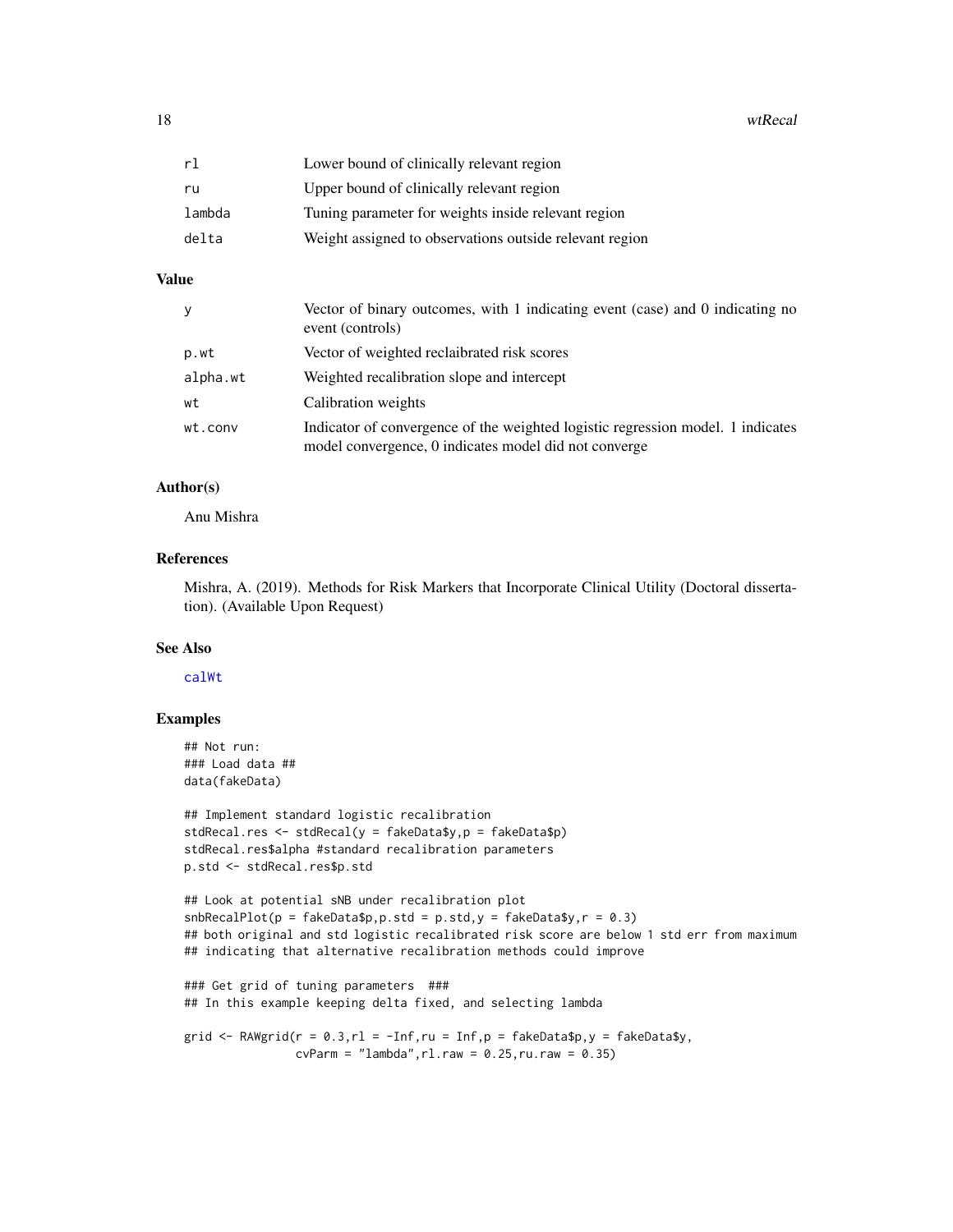```
### Select tuning parameter lamba using 5-fold cross-validation repeated 25 times
### with one standard error rule implemented
repCV \leq cvRepWtTuning(y = fakeData$y, p = fakeData$p, rl = -Inf, ru = Inf, r = 0.3,
                  kFold = 5,cvRep = 25,cvParm = "lambda",tuneSeq = grid,stdErrRule = TRUE)
## Implement weighted logistic recalibration
wtRecal.res <- wtRecal(y = fakeData$y,p = fakeData$p,r = 0.3, r1 = -Inf,ru = Inf,
                       lambda = repCV$cv.lambda,delta=1)
# note that delta here is set to 1 as a place holder, but not used since the clinically
# relevant region is [-Inf, Inf]
wtRecal.res$alpha.wt #weighted recalibration parameters
p.recal <- wtRecal.res$p.wt
## comparing standardized net benefit of the two
nb(y = fakeData\{y}, p = fakeData\{z}, r = 0.3)$snb #original
nb(y = stdRecal.res\ y, p = stdRecal.res\ p. std, r = 0.3)$snb #std recal
nb(y = wtRecal.res$y,p = wtRecal.res$p.wt,r = 0.3)$snb #weighted
### Calibration curve of only original, standard and weighted recalibrated risk score
calCurvPlot(y = fakeData$y,p = fakeData$p,p.std=p.std,p.recal=p.recal,
            stdPlot=TRUE, recalPlot=TRUE,
            xlim=c(0,1),ylim=c(0,1),label="Original Risk Score",
            label2 = "Standard Recalibrated Risk Score",
            label3 = "Weighted/Constrained Recalibrated Risk Score",
            legendLab = c("Orig.", "Std.", "Wt."),
            mainTitle="Calibration of Risk Score",
            hist=TRUE, ylimHist = c(0, 0.5),
            r=0.3, r1 = -Inf, ru = Inf)## End(Not run)
```